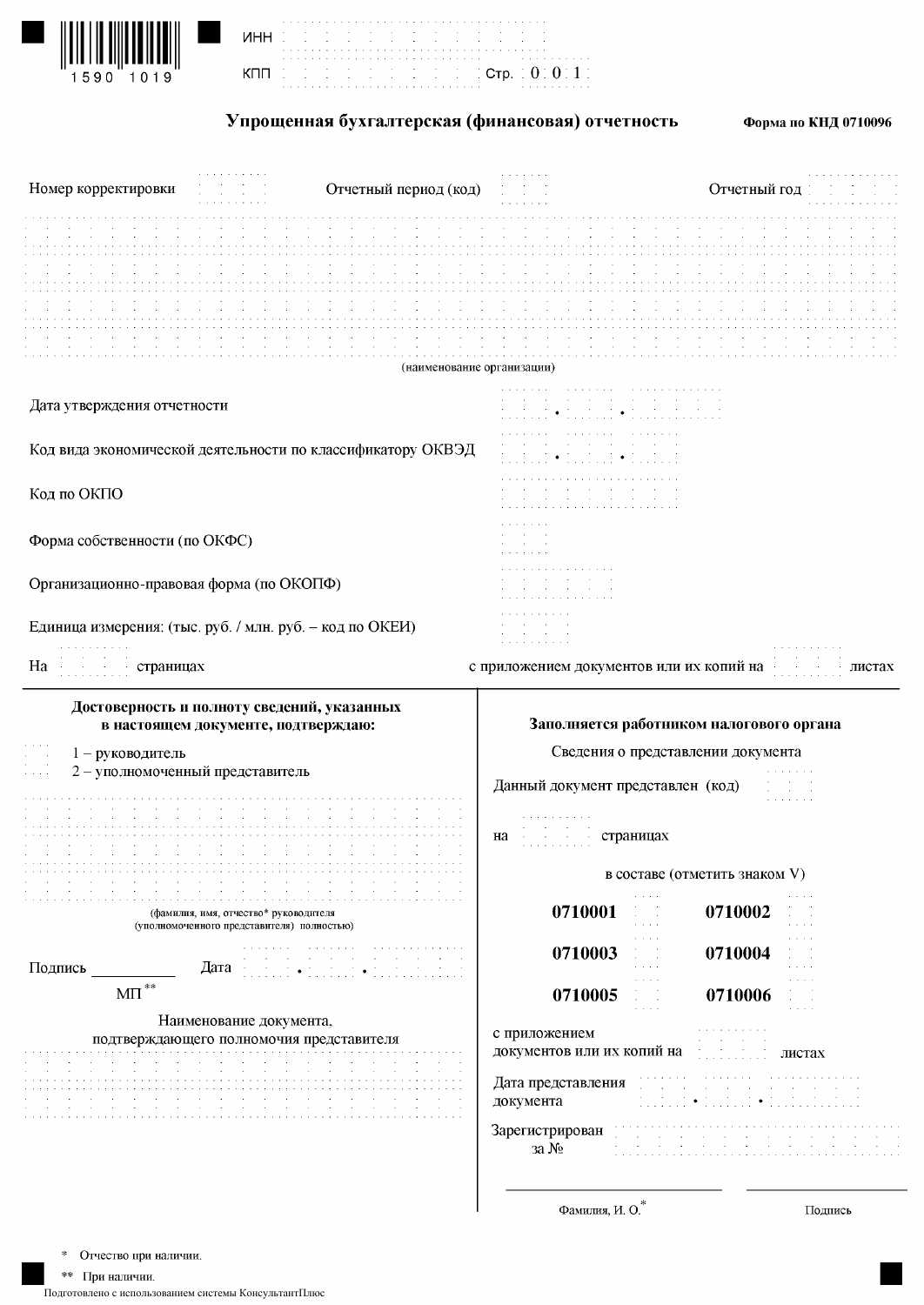

|||||||||||||||||||||||||<br>|1590 1026

Ш

 $\mathbf{I}$ 

## Местонахождение (адрес)

| Почтовый индекс                            |            |  |  |  |  |  |
|--------------------------------------------|------------|--|--|--|--|--|
| Субъект Российской Федерации<br>(код)      | . <i>.</i> |  |  |  |  |  |
| Район                                      |            |  |  |  |  |  |
| Город                                      |            |  |  |  |  |  |
| Населенный пункт<br>(село, поселок и т.п.) |            |  |  |  |  |  |
| Улица (проспект,<br>переулок и т.п.)       |            |  |  |  |  |  |
| Номер дома<br>(владения)                   |            |  |  |  |  |  |
| Номер корпуса<br>(строения)                |            |  |  |  |  |  |
| Номер офиса                                |            |  |  |  |  |  |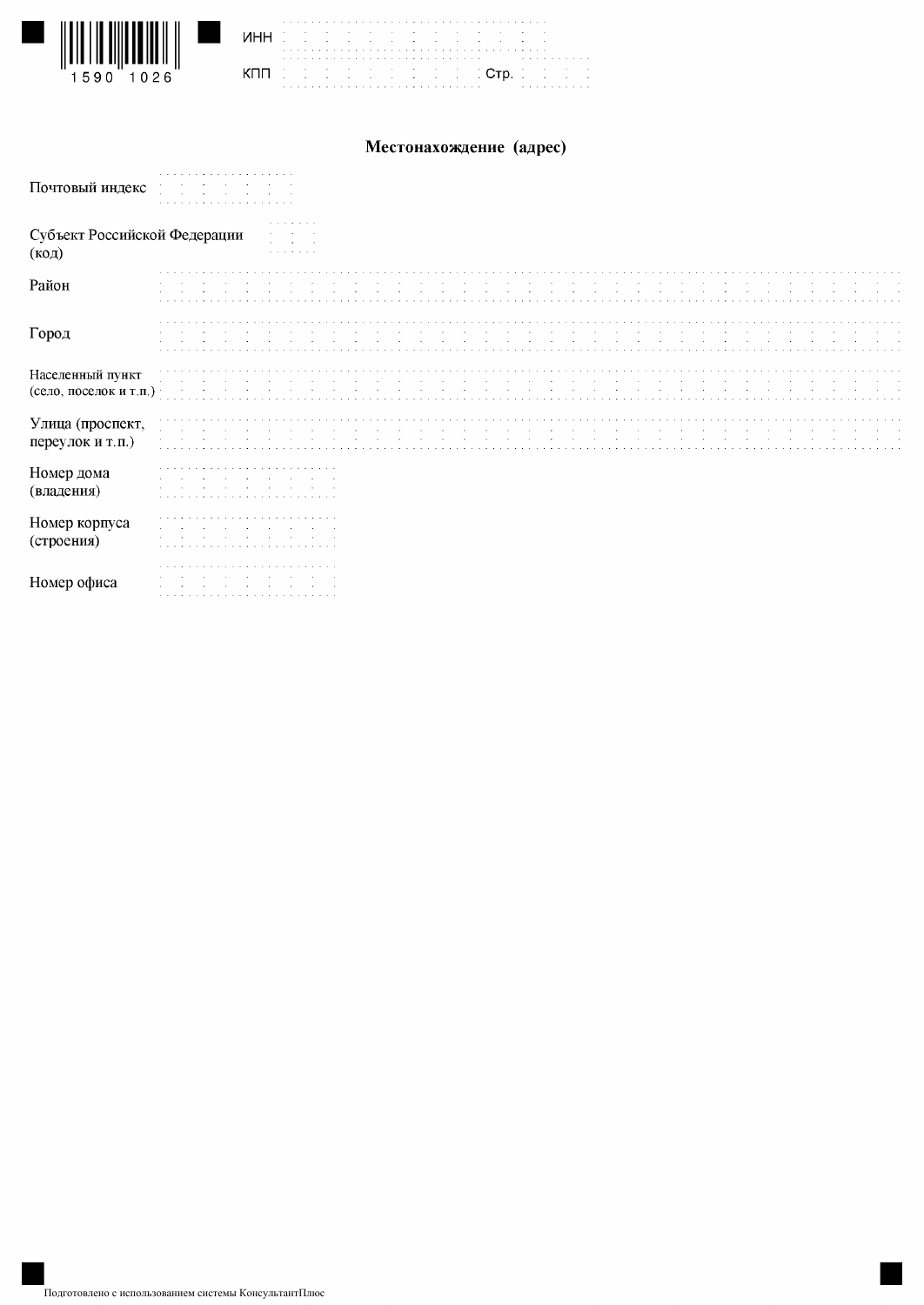





## Форма по ОКУД 0710001

# Бухгалтерский баланс

| Пояснения                                                                                | Наименование<br>показателя                              | $K$ od<br>строки                                                                                                                                                                                                                                                                                          | На отчетную дату<br>отчетного периода                                                                                                                                                                                                                                                                         | На 31 декабря<br>предыдущего года                                                                                                    | На 31 декабря года,<br>предшествующего<br>предыдущему                                                                                                                                                                                   |
|------------------------------------------------------------------------------------------|---------------------------------------------------------|-----------------------------------------------------------------------------------------------------------------------------------------------------------------------------------------------------------------------------------------------------------------------------------------------------------|---------------------------------------------------------------------------------------------------------------------------------------------------------------------------------------------------------------------------------------------------------------------------------------------------------------|--------------------------------------------------------------------------------------------------------------------------------------|-----------------------------------------------------------------------------------------------------------------------------------------------------------------------------------------------------------------------------------------|
| $\mathbf{1}$                                                                             | 2                                                       | 3                                                                                                                                                                                                                                                                                                         | $\overline{4}$                                                                                                                                                                                                                                                                                                | 5                                                                                                                                    | 6                                                                                                                                                                                                                                       |
|                                                                                          | АКТИВ                                                   |                                                                                                                                                                                                                                                                                                           |                                                                                                                                                                                                                                                                                                               |                                                                                                                                      |                                                                                                                                                                                                                                         |
|                                                                                          | Материальные                                            |                                                                                                                                                                                                                                                                                                           |                                                                                                                                                                                                                                                                                                               |                                                                                                                                      |                                                                                                                                                                                                                                         |
|                                                                                          | $\overline{2}$<br>внеоборотные активы                   |                                                                                                                                                                                                                                                                                                           |                                                                                                                                                                                                                                                                                                               |                                                                                                                                      |                                                                                                                                                                                                                                         |
|                                                                                          | Нематериальные,                                         |                                                                                                                                                                                                                                                                                                           |                                                                                                                                                                                                                                                                                                               |                                                                                                                                      |                                                                                                                                                                                                                                         |
|                                                                                          | финансовые и другие<br>внеоборотные активы <sup>3</sup> |                                                                                                                                                                                                                                                                                                           |                                                                                                                                                                                                                                                                                                               |                                                                                                                                      |                                                                                                                                                                                                                                         |
|                                                                                          |                                                         | a carried and carried and carried and                                                                                                                                                                                                                                                                     |                                                                                                                                                                                                                                                                                                               |                                                                                                                                      |                                                                                                                                                                                                                                         |
|                                                                                          | Запасы                                                  | and the second company of the second                                                                                                                                                                                                                                                                      |                                                                                                                                                                                                                                                                                                               |                                                                                                                                      |                                                                                                                                                                                                                                         |
|                                                                                          | Денежные средства и                                     | a construction of the construction of the<br>the control of the control                                                                                                                                                                                                                                   | $\sim$                                                                                                                                                                                                                                                                                                        |                                                                                                                                      |                                                                                                                                                                                                                                         |
|                                                                                          | денежные эквиваленты                                    | $\sim$<br>$\sim$ $\sim$                                                                                                                                                                                                                                                                                   |                                                                                                                                                                                                                                                                                                               |                                                                                                                                      |                                                                                                                                                                                                                                         |
|                                                                                          |                                                         |                                                                                                                                                                                                                                                                                                           |                                                                                                                                                                                                                                                                                                               |                                                                                                                                      |                                                                                                                                                                                                                                         |
|                                                                                          | Финансовые и другие<br>оборотные активы 4               | $\sim 100$<br>$\sim$<br>$\sim$<br>$\sim$<br>$\sim$ $\sim$<br>$\sim 100$<br>and the company of the company of the company of the company of the company of the company of the company of the company of the company of the company of the company of the company of the company of the company of the comp | $\sim$<br>$\sim$                                                                                                                                                                                                                                                                                              |                                                                                                                                      |                                                                                                                                                                                                                                         |
|                                                                                          |                                                         |                                                                                                                                                                                                                                                                                                           |                                                                                                                                                                                                                                                                                                               |                                                                                                                                      |                                                                                                                                                                                                                                         |
|                                                                                          | БАЛАНС                                                  |                                                                                                                                                                                                                                                                                                           |                                                                                                                                                                                                                                                                                                               |                                                                                                                                      |                                                                                                                                                                                                                                         |
|                                                                                          | ПАССИВ                                                  |                                                                                                                                                                                                                                                                                                           |                                                                                                                                                                                                                                                                                                               |                                                                                                                                      |                                                                                                                                                                                                                                         |
|                                                                                          |                                                         |                                                                                                                                                                                                                                                                                                           |                                                                                                                                                                                                                                                                                                               |                                                                                                                                      |                                                                                                                                                                                                                                         |
|                                                                                          | Капитал и резервы <sup>5</sup>                          |                                                                                                                                                                                                                                                                                                           |                                                                                                                                                                                                                                                                                                               |                                                                                                                                      |                                                                                                                                                                                                                                         |
|                                                                                          |                                                         |                                                                                                                                                                                                                                                                                                           |                                                                                                                                                                                                                                                                                                               |                                                                                                                                      |                                                                                                                                                                                                                                         |
|                                                                                          | Целевые средства                                        |                                                                                                                                                                                                                                                                                                           |                                                                                                                                                                                                                                                                                                               |                                                                                                                                      |                                                                                                                                                                                                                                         |
|                                                                                          | Фонд недвижимого и                                      | a característica de la característica                                                                                                                                                                                                                                                                     | the second contract of the second contract of the second                                                                                                                                                                                                                                                      |                                                                                                                                      |                                                                                                                                                                                                                                         |
|                                                                                          | особо ценного                                           | and the contract of the con-<br>$\sim$<br><b>Contract</b><br>$\sim 10^{-11}$<br>$\sim$                                                                                                                                                                                                                    | $\sim$ $\sim$<br>$\sim$<br><b>Contract</b><br>$\sim$                                                                                                                                                                                                                                                          | $\sim$                                                                                                                               |                                                                                                                                                                                                                                         |
| $\alpha$ , and $\alpha$ , and $\alpha$ , and $\alpha$                                    | движимого имущества<br>и иные целевые фонды             | a construction of the construction of                                                                                                                                                                                                                                                                     |                                                                                                                                                                                                                                                                                                               |                                                                                                                                      |                                                                                                                                                                                                                                         |
| <b>Contract Contract</b>                                                                 | Долгосрочные                                            | and a series of the contract of the contract<br>$\sim$<br><b>Contract</b><br><b>Contract</b><br>the common                                                                                                                                                                                                | $\sim$<br><b>Contract</b><br>$\sim 100$<br><b>Contract</b><br>$\sim$ 100 $\mu$<br><b>Contractor</b>                                                                                                                                                                                                           | $\sim$                                                                                                                               | and the company's com-<br>$\sim$<br>the company                                                                                                                                                                                         |
| و الوالي الأولي.<br>ويونونو ويونونو                                                      | заемные средства                                        | $\sim 10^{11}$ and $\sim 10^{11}$<br>$\sim 100$<br>a construction of the construction of                                                                                                                                                                                                                  | $\mathcal{A}(\mathcal{A})$ and $\mathcal{A}(\mathcal{A})$<br>$\sim 10^{-11}$<br><b>Contractor</b><br><b>Contract</b><br><b>Contract</b><br>$\sim 100$ km s $^{-1}$                                                                                                                                            | $\sim 100$<br>$\sim 10^{-1}$<br>$\sim 10^{-1}$<br>$\sim$                                                                             | $\sim$<br><b>Contractor</b>                                                                                                                                                                                                             |
|                                                                                          | Другие долгосрочные                                     | and the company of the<br>$\sim$<br>$\sim$ $\sim$                                                                                                                                                                                                                                                         | a dia analahana analahan analahan analahan<br>$\sim$<br>$\sim$                                                                                                                                                                                                                                                |                                                                                                                                      |                                                                                                                                                                                                                                         |
|                                                                                          | обязательства                                           | <b>Carl Corporation</b><br><b>Contractor</b><br>$\sim$<br>and the car and a state and a state                                                                                                                                                                                                             | $\sim$<br>$\sim 10^{-1}$<br>the company of the company<br><b>Contractor</b><br>the contract of the contract of the contract of the contract of the contract of the contract of the contract of the contract of the contract of the contract of the contract of the contract of the contract of the contract o | $\sim$ 100 $\pm$                                                                                                                     | $\sim 100$                                                                                                                                                                                                                              |
| $\sim 10^{-1}$<br>$\sim$                                                                 | Краткосрочные заемные                                   | the control of the control                                                                                                                                                                                                                                                                                | $\mathcal{A}(\mathcal{A})$ and $\mathcal{A}(\mathcal{A})$<br>$\sim 100$ km s $^{-1}$<br><b>Contract Contract</b><br>$\sim 10^{11}$ m $^{-1}$ m $^{-1}$<br>$\sim 100$ km s $^{-1}$                                                                                                                             | $\sim 10^{-1}$<br>$\sim 10^{-11}$<br>$\sim 100$<br><b>Contract</b><br>$\sim$ $\sim$<br>$\sim 10$<br>$\sim 10^{-1}$<br>$\sim$         | $\sim$                                                                                                                                                                                                                                  |
| $\sim 10^{-1}$ m $^{-1}$<br>$\alpha$ - $\alpha$ - $\alpha$<br>والمناول والمناول والمناول | средства                                                | $\mathcal{L}^{\mathcal{L}}(\mathbf{q},\mathbf{q})$ . The contribution of $\mathcal{L}^{\mathcal{L}}(\mathbf{q},\mathbf{q})$<br>$\sim$<br>and the second contract of the second                                                                                                                            | $\mathcal{A}$ is a simple subset of the set of the set of the set of $\mathcal{A}$                                                                                                                                                                                                                            | and the contract of the contract<br>and the contract of the<br>$\sim 10^{-11}$                                                       | <b>Service State</b><br><b>Contract Contract</b><br><b>Contract</b><br><b>Contract</b><br>$\sim 10^{-1}$ and $\sim 10^{-1}$                                                                                                             |
| $\sim 10^{11}$ km $^{-1}$                                                                | Кредиторская                                            | a construction of the construction of the<br>the company's company's com-<br><b>Contract Contract</b>                                                                                                                                                                                                     | and a series of the contract of the contract of the contract of the contract of the contract of the contract of<br>$\sim$<br><b>Contractor</b><br><b>Contractor</b><br>contract the contract<br><b>Contract Contract</b>                                                                                      | the contract of the contract of the contract of the con-<br><b>Section</b><br>$\sim$ 100 $\mu$<br>$\sim 10^{-11}$<br><b>Contract</b> | the company's company's<br>$\sim$                                                                                                                                                                                                       |
| and the control<br>المنافر والمنافر والمنافرات                                           | задолженность                                           | and the state of the<br>a construction of the company of the                                                                                                                                                                                                                                              | $\mathcal{A}^{\mathcal{A}}$ and $\mathcal{A}^{\mathcal{A}}$<br>$\sim$<br>$\sim 10^{-1}$<br><b>Contract</b><br>$\sim$ $\sim$<br><b>Contract</b><br>and a series and a                                                                                                                                          | $\sim 10^{-11}$<br>$\sim$<br>$\sim 100$<br>$\sim 10^{-1}$<br>and a series of<br><b>Service</b>                                       | <b>Service</b> State<br><b>Contract Contract</b><br>a company of the company of                                                                                                                                                         |
|                                                                                          | Другие краткосрочные                                    | a construction of the construction of<br>and the company's company's and                                                                                                                                                                                                                                  | a construction of the construction of the construction of the construction of<br>$\sim$<br><b>College</b><br>control of the control of                                                                                                                                                                        | <b>Section</b><br>$\sim$                                                                                                             |                                                                                                                                                                                                                                         |
|                                                                                          | обязательства                                           | $\sim 100$<br>and the contract of the<br>المتحاج والمتحاج والمتحاج والمتحا                                                                                                                                                                                                                                | $\sim$<br>$\sim 10^{-11}$<br><b>Contract</b><br>$\sim 10^{-1}$<br>the contract of the<br>decision de la capital de la capital de la capital de la capital                                                                                                                                                     | $\sim 10^{-11}$<br><b>Contract Contract</b><br>de la capital de la capital de la capital de la capital de la capital                 | $\sim$<br>design a construction of the construction of the construction of the construction of the construction of the construction of the construction of the construction of the construction of the construction of the construction |
|                                                                                          |                                                         | .                                                                                                                                                                                                                                                                                                         |                                                                                                                                                                                                                                                                                                               |                                                                                                                                      |                                                                                                                                                                                                                                         |
| and a strategic con-<br>and a series and a series                                        | БАЛАНС                                                  | $\sim 100$<br>$\sim$<br><b>Contract</b><br>a construction of the construction of                                                                                                                                                                                                                          |                                                                                                                                                                                                                                                                                                               | design a state of the control of                                                                                                     |                                                                                                                                                                                                                                         |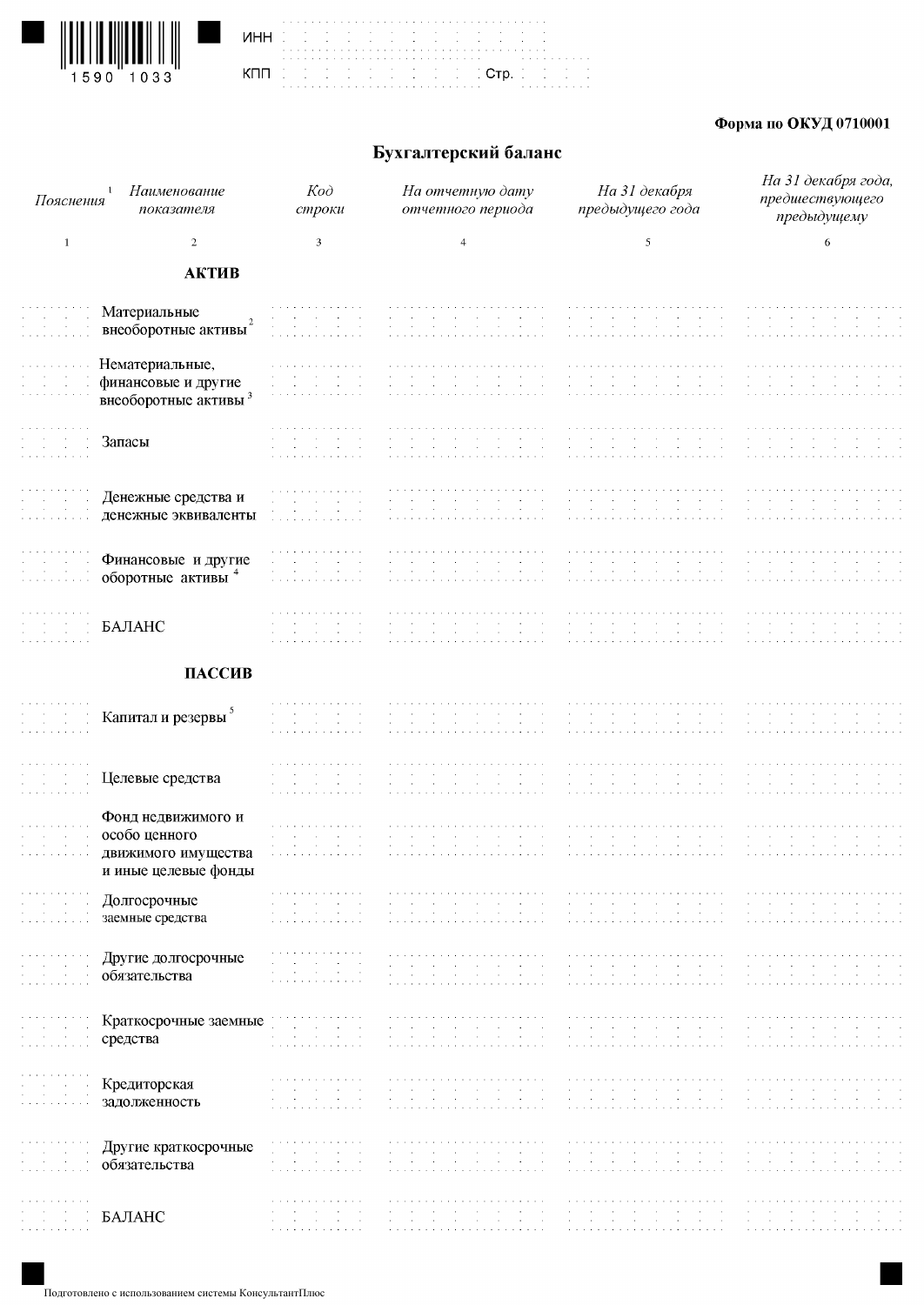



### Форма по ОКУД 0710002

# Отчет о финансовых результатах

| Пояснения                                                                                                                           | Наименование<br>показателя      | $K$ od<br>строки                                                                                                                                                               | За отчетный год                                                                                                                                                                                                                | За предыдущий год                               |
|-------------------------------------------------------------------------------------------------------------------------------------|---------------------------------|--------------------------------------------------------------------------------------------------------------------------------------------------------------------------------|--------------------------------------------------------------------------------------------------------------------------------------------------------------------------------------------------------------------------------|-------------------------------------------------|
| -1                                                                                                                                  | 2                               | 3                                                                                                                                                                              | $\overline{4}$                                                                                                                                                                                                                 | 5                                               |
| .<br>the company of the company<br>the company of the com-<br>.                                                                     | Выручка                         | .<br>the company's company's com-<br>.                                                                                                                                         | .<br>the company's company's company's<br>the second control of the second<br><b>Contract</b>                                                                                                                                  | <b>Contract Contract</b><br>the contract of the |
| and a series of the contract of<br>the company's company's com-<br>.                                                                | Расходы по обычной деятельности | a carracter and carracter and a<br>the company of the company<br>the control of the control of the<br>.                                                                        | $\left(\begin{array}{c} \vdots \end{array}\right)$ $\left(\begin{array}{c} \vdots \end{array}\right)$                                                                                                                          |                                                 |
| the contract of the contract of<br>contract to the contract of<br>and the control of the con-<br>a construction of the construction | Проценты к уплате               | والمناول والمناول والمناول والمناول والمناول<br>and the company of the company of<br>and the second control of the second<br>a construction of the construction of             | $\left(\begin{array}{cc} \vdots & \vdots & \vdots & \vdots \end{array}\right) = \left(\begin{array}{cc} \vdots & \vdots & \vdots & \vdots \end{array}\right)$                                                                  |                                                 |
| and the second control of the<br>the company's company's<br>.                                                                       | Прочие доходы                   | and the second contract of the second<br>and the state of the state of the state of<br>and the state of the state of the state of<br>a construction of the construction of the | a car a car a car a car a car a car a car a car a car a car<br>the company's company's company's<br>the contract of the con-                                                                                                   | <b>Contract Contract</b>                        |
| a construction of the construction<br>.                                                                                             | Прочие расходы                  | a construction of the construction of<br>the control of the control of<br>a construction of the construction of                                                                | $(\text{Hilb})\text{Hilb}$ $(\text{Hilb})\text{Hilb}$                                                                                                                                                                          |                                                 |
| .<br>and the contract of<br>and the contract of the<br>and the second control of the                                                | Налоги на прибыль (доходы)      | والمتعاني والمتعارف والمتعارف والمتعارف<br>and the second control of the second<br>and the company of the com-<br>a construction of the construction of the                    | $\left(\begin{array}{ccc} \cdots & \cdots & \cdots \end{array}\right)$ , $\left(\begin{array}{ccc} \cdots & \cdots & \cdots \end{array}\right)$                                                                                |                                                 |
| and the company of the com-<br>contract of the contract<br>and the company of the<br>and a series and a series                      | Чистая прибыль (убыток)         | a construction of the construction of the<br>and the state of the state of the state<br>and the state of the state of the state<br>a construction of the construction          | a construction of the contract of the construction of the construction of the construction of the construction of the construction of the construction of the construction of the construction of the construction of the cons |                                                 |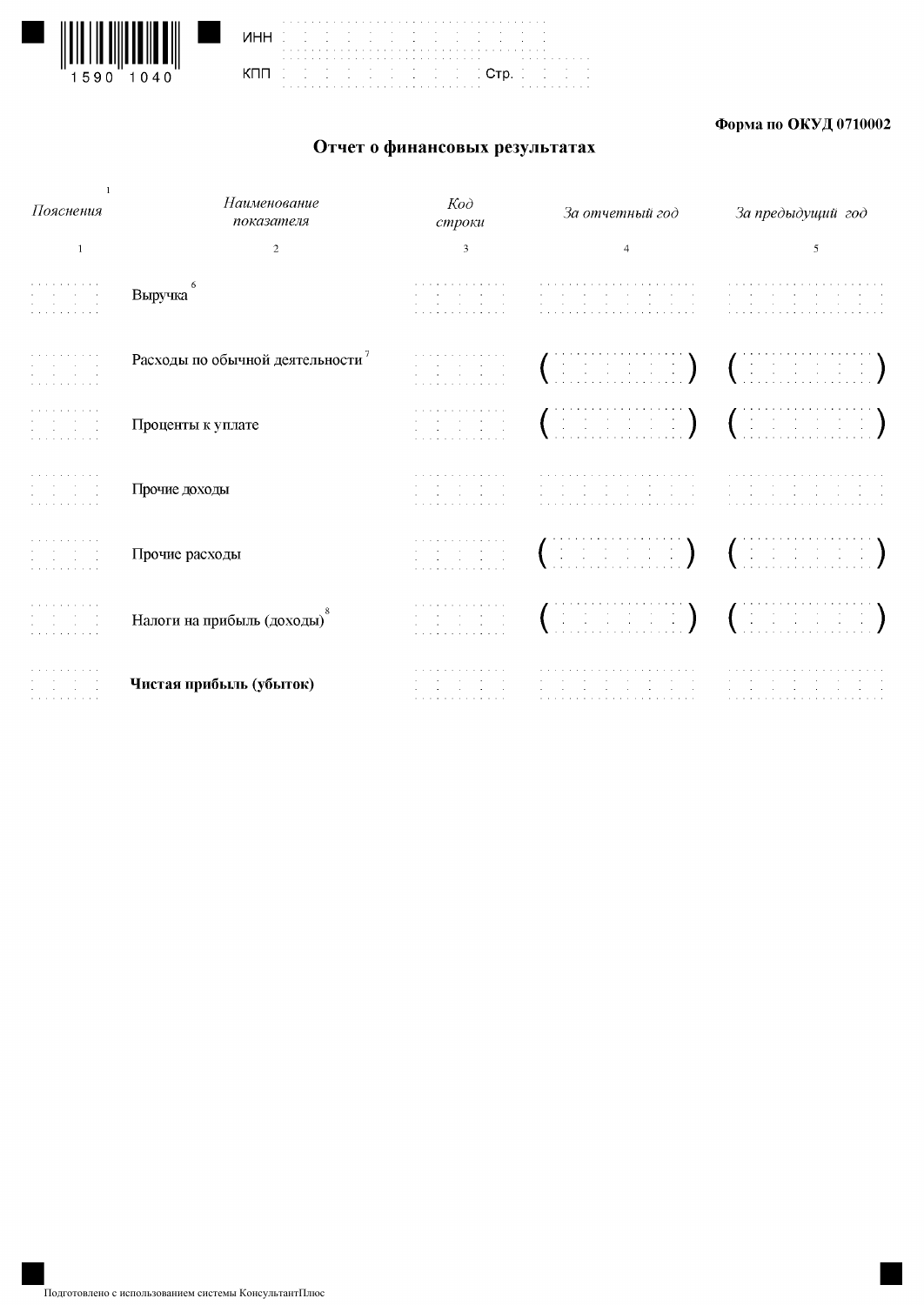| 1590 1057 |
|-----------|

|     | ï |  |   |  |  |   |
|-----|---|--|---|--|--|---|
| инн | ï |  | ï |  |  | ï |
|     | í |  | í |  |  |   |
|     |   |  |   |  |  |   |
|     |   |  |   |  |  |   |
| кпп | ė |  | ċ |  |  | ċ |
|     | ï |  | ï |  |  | ï |
|     |   |  |   |  |  |   |



a a shekarar<br>Ann  $C$ тр.

## Форма по ОКУД 0710003

#### 1. Движение капитала

| Уставный<br>капитал                                                          | Собственные акции,<br>выкупленные<br>у акционеров      | Добавочный капитал                                                                                                           | Резервный капитал | Нераспределенная<br>прибыль (непокрытый<br>убыток)                                                                                                                                                                                                                                                                                                               | Итого                                                                                                                                                                                                                                                                                                                                                                                                     |
|------------------------------------------------------------------------------|--------------------------------------------------------|------------------------------------------------------------------------------------------------------------------------------|-------------------|------------------------------------------------------------------------------------------------------------------------------------------------------------------------------------------------------------------------------------------------------------------------------------------------------------------------------------------------------------------|-----------------------------------------------------------------------------------------------------------------------------------------------------------------------------------------------------------------------------------------------------------------------------------------------------------------------------------------------------------------------------------------------------------|
| $\mathbf{1}$                                                                 | 2                                                      | 3                                                                                                                            | 4                 | 5                                                                                                                                                                                                                                                                                                                                                                | 6                                                                                                                                                                                                                                                                                                                                                                                                         |
| Величина капитала на 31 декабря года, предшествующего предыдущему (3100)     |                                                        |                                                                                                                              |                   |                                                                                                                                                                                                                                                                                                                                                                  |                                                                                                                                                                                                                                                                                                                                                                                                           |
|                                                                              | $\left( \begin{array}{c} 1 \\ 1 \end{array} \right)$ : |                                                                                                                              |                   |                                                                                                                                                                                                                                                                                                                                                                  |                                                                                                                                                                                                                                                                                                                                                                                                           |
|                                                                              |                                                        | (ПРЕДЫДУЩИЙ ГОД)                                                                                                             |                   |                                                                                                                                                                                                                                                                                                                                                                  |                                                                                                                                                                                                                                                                                                                                                                                                           |
| Увеличение капитала - всего: (3210)                                          |                                                        |                                                                                                                              |                   |                                                                                                                                                                                                                                                                                                                                                                  |                                                                                                                                                                                                                                                                                                                                                                                                           |
|                                                                              |                                                        |                                                                                                                              |                   |                                                                                                                                                                                                                                                                                                                                                                  |                                                                                                                                                                                                                                                                                                                                                                                                           |
| в том числе:<br>чистая прибыль (3211)                                        |                                                        |                                                                                                                              |                   |                                                                                                                                                                                                                                                                                                                                                                  |                                                                                                                                                                                                                                                                                                                                                                                                           |
| переоценка имущества (3212)                                                  |                                                        |                                                                                                                              |                   |                                                                                                                                                                                                                                                                                                                                                                  |                                                                                                                                                                                                                                                                                                                                                                                                           |
| доходы, относящиеся непосредственно<br>на увеличение капитала (3213)         |                                                        |                                                                                                                              |                   |                                                                                                                                                                                                                                                                                                                                                                  |                                                                                                                                                                                                                                                                                                                                                                                                           |
| дополнительный выпуск акций (3214)                                           |                                                        |                                                                                                                              |                   |                                                                                                                                                                                                                                                                                                                                                                  |                                                                                                                                                                                                                                                                                                                                                                                                           |
|                                                                              |                                                        |                                                                                                                              |                   |                                                                                                                                                                                                                                                                                                                                                                  |                                                                                                                                                                                                                                                                                                                                                                                                           |
| увеличение номинальной стоимости акций (3215)                                |                                                        |                                                                                                                              |                   |                                                                                                                                                                                                                                                                                                                                                                  |                                                                                                                                                                                                                                                                                                                                                                                                           |
|                                                                              |                                                        |                                                                                                                              |                   | $\sim$                                                                                                                                                                                                                                                                                                                                                           |                                                                                                                                                                                                                                                                                                                                                                                                           |
| реорганизация юридического лица (3216)                                       |                                                        |                                                                                                                              |                   |                                                                                                                                                                                                                                                                                                                                                                  |                                                                                                                                                                                                                                                                                                                                                                                                           |
|                                                                              |                                                        |                                                                                                                              |                   |                                                                                                                                                                                                                                                                                                                                                                  |                                                                                                                                                                                                                                                                                                                                                                                                           |
| Уменьшение капитала – всего: $(3220)$                                        |                                                        |                                                                                                                              |                   |                                                                                                                                                                                                                                                                                                                                                                  |                                                                                                                                                                                                                                                                                                                                                                                                           |
|                                                                              |                                                        | $\mathbb{R}^n \times \mathbb{R}^n$ ( ) and $\mathbb{R}^n \times \mathbb{R}^n$ ( ) ( ) and $\mathbb{R}^n \times \mathbb{R}^n$ |                   |                                                                                                                                                                                                                                                                                                                                                                  |                                                                                                                                                                                                                                                                                                                                                                                                           |
| в том числе:<br>убыток (3221)                                                |                                                        |                                                                                                                              |                   | $\mathbb{R}^n$ is a set $\mathbb{R}^n$ ( $\mathbb{R}^n$                                                                                                                                                                                                                                                                                                          |                                                                                                                                                                                                                                                                                                                                                                                                           |
| переоценка имущества (3222)                                                  |                                                        | the control of the control of<br>$\mathcal{A}(\mathcal{A})$ and $\mathcal{A}(\mathcal{A})$ and $\mathcal{A}(\mathcal{A})$    |                   | the control of the control of                                                                                                                                                                                                                                                                                                                                    | $\mathcal{A}(\mathcal{A})$ and $\mathcal{A}(\mathcal{A})$ are $\mathcal{A}(\mathcal{A})$ .                                                                                                                                                                                                                                                                                                                |
| расходы, относящиеся непосредственно<br>на уменьшение капитала (3223)        |                                                        | $\mathcal{X} \subset \mathcal{X} \subset \mathcal{X} \subset \mathcal{X}$                                                    |                   | , in the form $\big)$ ( in the form $\big)$                                                                                                                                                                                                                                                                                                                      |                                                                                                                                                                                                                                                                                                                                                                                                           |
| уменьшение номинальной стоимости акций (3224)                                |                                                        |                                                                                                                              |                   |                                                                                                                                                                                                                                                                                                                                                                  |                                                                                                                                                                                                                                                                                                                                                                                                           |
|                                                                              |                                                        | <u> Antonio Difficionale propositione de la</u>                                                                              |                   | $\begin{aligned} \mathcal{L}_{\text{max}}(\mathcal{L}_{\text{max}}) & = \mathcal{L}_{\text{max}}(\mathcal{L}_{\text{max}}) + \mathcal{L}_{\text{max}}(\mathcal{L}_{\text{max}}) \\ \mathcal{L}_{\text{max}}(\mathcal{L}_{\text{max}}) & = \mathcal{L}_{\text{max}}(\mathcal{L}_{\text{max}}) + \mathcal{L}_{\text{max}}(\mathcal{L}_{\text{max}}) \end{aligned}$ | $\left( \begin{array}{cccc} 1 & 1 & 1 & 1 & 1 & 1 \ 1 & 1 & 1 & 1 & 1 \end{array} \right)$                                                                                                                                                                                                                                                                                                                |
| уменьшение количества акций (3225)<br>реорганизация юридического лица (3226) |                                                        |                                                                                                                              |                   | $\mathcal{L}^{\text{max}}_{\text{max}}$ , $\mathcal{L}^{\text{max}}_{\text{max}}$                                                                                                                                                                                                                                                                                | $\label{eq:3.1} \begin{array}{ll} \mathcal{L}_{\mathcal{A}}^{\mathcal{A}} & \mathcal{L}_{\mathcal{A}}^{\mathcal{A}} & \mathcal{L}_{\mathcal{A}}^{\mathcal{A}} & \mathcal{L}_{\mathcal{A}}^{\mathcal{A}} \\ \mathcal{L}_{\mathcal{A}}^{\mathcal{A}} & \mathcal{L}_{\mathcal{A}}^{\mathcal{A}} & \mathcal{L}_{\mathcal{A}}^{\mathcal{A}} & \mathcal{L}_{\mathcal{A}}^{\mathcal{A}} \end{array} \end{array}$ |
|                                                                              |                                                        |                                                                                                                              |                   | and the company of the<br>and the company of                                                                                                                                                                                                                                                                                                                     |                                                                                                                                                                                                                                                                                                                                                                                                           |
|                                                                              |                                                        |                                                                                                                              |                   |                                                                                                                                                                                                                                                                                                                                                                  |                                                                                                                                                                                                                                                                                                                                                                                                           |
| дивиденды (3227)                                                             |                                                        |                                                                                                                              |                   | $\pm$ $\pm$ $\pm$ $\pm$ $\pm$ $\pm$                                                                                                                                                                                                                                                                                                                              |                                                                                                                                                                                                                                                                                                                                                                                                           |
| Изменение добавочного капитала (3230)                                        |                                                        |                                                                                                                              |                   |                                                                                                                                                                                                                                                                                                                                                                  |                                                                                                                                                                                                                                                                                                                                                                                                           |
| Изменение резервного капитала (3240)                                         |                                                        |                                                                                                                              |                   |                                                                                                                                                                                                                                                                                                                                                                  |                                                                                                                                                                                                                                                                                                                                                                                                           |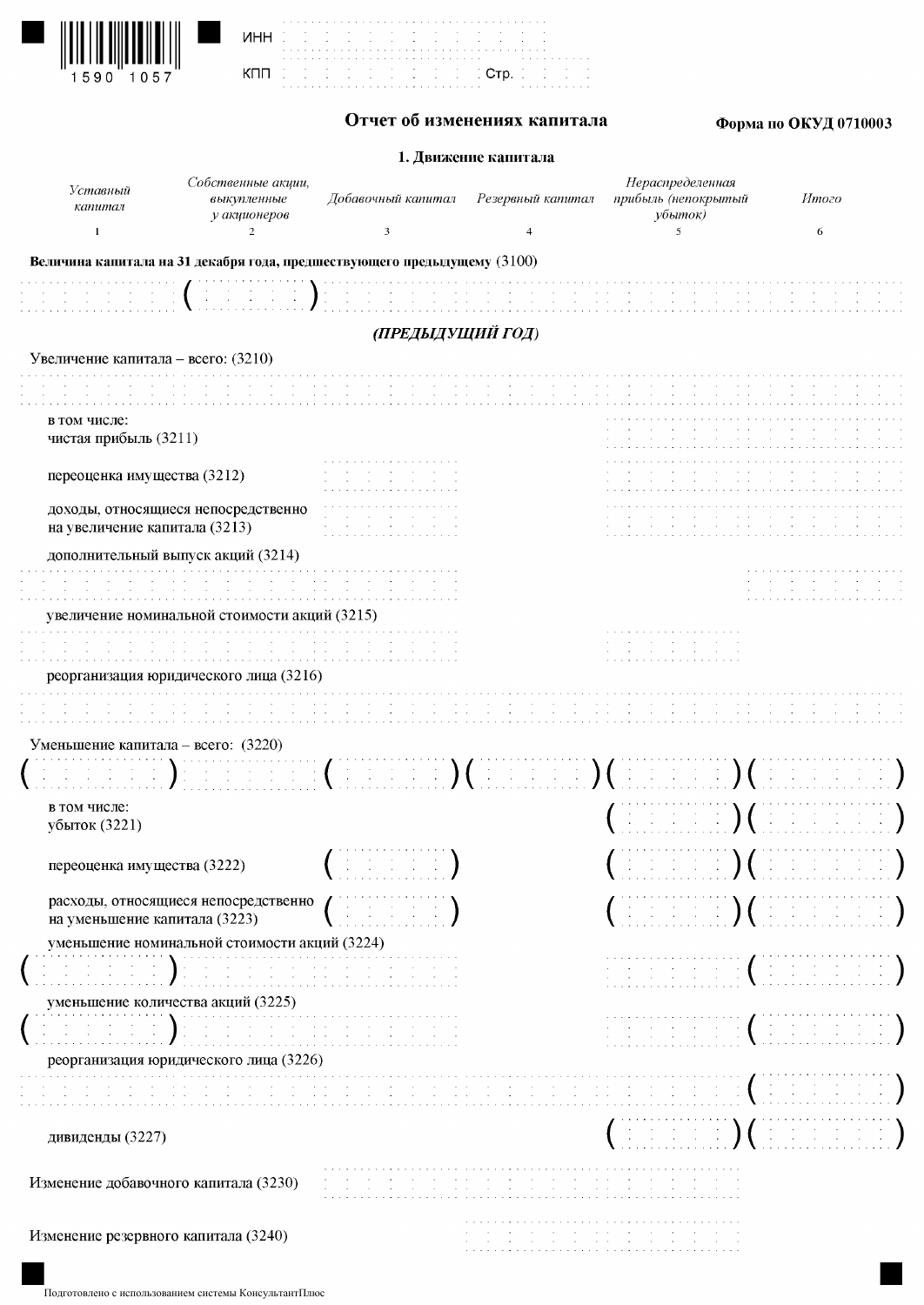| Уставный                                                                                                                                                                                                                                                                                                                                                                                                                                                                                                          | Собственные акции,<br>выкупленные | Добавочный капитал Резервный капитал                                                                                                                                                                                                                                                                                                                                                                                                                                                               | Нераспределенная<br>прибыль (непокрытый                                                                                                                                                                                                                                                                                                                                       | Итого                                                                               |
|-------------------------------------------------------------------------------------------------------------------------------------------------------------------------------------------------------------------------------------------------------------------------------------------------------------------------------------------------------------------------------------------------------------------------------------------------------------------------------------------------------------------|-----------------------------------|----------------------------------------------------------------------------------------------------------------------------------------------------------------------------------------------------------------------------------------------------------------------------------------------------------------------------------------------------------------------------------------------------------------------------------------------------------------------------------------------------|-------------------------------------------------------------------------------------------------------------------------------------------------------------------------------------------------------------------------------------------------------------------------------------------------------------------------------------------------------------------------------|-------------------------------------------------------------------------------------|
| капитал<br>$\mathbf{1}$                                                                                                                                                                                                                                                                                                                                                                                                                                                                                           | у акционеров<br>$\overline{2}$    | 3                                                                                                                                                                                                                                                                                                                                                                                                                                                                                                  | убыток)<br>5                                                                                                                                                                                                                                                                                                                                                                  | 6                                                                                   |
|                                                                                                                                                                                                                                                                                                                                                                                                                                                                                                                   |                                   |                                                                                                                                                                                                                                                                                                                                                                                                                                                                                                    |                                                                                                                                                                                                                                                                                                                                                                               |                                                                                     |
| Величина капитала на 31 декабря предыдущего года (3200)                                                                                                                                                                                                                                                                                                                                                                                                                                                           |                                   |                                                                                                                                                                                                                                                                                                                                                                                                                                                                                                    |                                                                                                                                                                                                                                                                                                                                                                               |                                                                                     |
|                                                                                                                                                                                                                                                                                                                                                                                                                                                                                                                   |                                   |                                                                                                                                                                                                                                                                                                                                                                                                                                                                                                    |                                                                                                                                                                                                                                                                                                                                                                               |                                                                                     |
|                                                                                                                                                                                                                                                                                                                                                                                                                                                                                                                   |                                   | (ОТЧЕТНЫЙ ГОД)                                                                                                                                                                                                                                                                                                                                                                                                                                                                                     |                                                                                                                                                                                                                                                                                                                                                                               |                                                                                     |
| Увеличение капитала - всего: (3310)                                                                                                                                                                                                                                                                                                                                                                                                                                                                               |                                   |                                                                                                                                                                                                                                                                                                                                                                                                                                                                                                    |                                                                                                                                                                                                                                                                                                                                                                               |                                                                                     |
|                                                                                                                                                                                                                                                                                                                                                                                                                                                                                                                   |                                   |                                                                                                                                                                                                                                                                                                                                                                                                                                                                                                    |                                                                                                                                                                                                                                                                                                                                                                               |                                                                                     |
| в том числе:                                                                                                                                                                                                                                                                                                                                                                                                                                                                                                      |                                   |                                                                                                                                                                                                                                                                                                                                                                                                                                                                                                    |                                                                                                                                                                                                                                                                                                                                                                               |                                                                                     |
| чистая прибыль (3311)                                                                                                                                                                                                                                                                                                                                                                                                                                                                                             |                                   |                                                                                                                                                                                                                                                                                                                                                                                                                                                                                                    |                                                                                                                                                                                                                                                                                                                                                                               |                                                                                     |
|                                                                                                                                                                                                                                                                                                                                                                                                                                                                                                                   |                                   |                                                                                                                                                                                                                                                                                                                                                                                                                                                                                                    |                                                                                                                                                                                                                                                                                                                                                                               |                                                                                     |
| переоценка имущества (3312)                                                                                                                                                                                                                                                                                                                                                                                                                                                                                       |                                   |                                                                                                                                                                                                                                                                                                                                                                                                                                                                                                    |                                                                                                                                                                                                                                                                                                                                                                               |                                                                                     |
| доходы, относящиеся непосредственно                                                                                                                                                                                                                                                                                                                                                                                                                                                                               |                                   |                                                                                                                                                                                                                                                                                                                                                                                                                                                                                                    |                                                                                                                                                                                                                                                                                                                                                                               |                                                                                     |
| на увеличение капитала (3313)                                                                                                                                                                                                                                                                                                                                                                                                                                                                                     |                                   |                                                                                                                                                                                                                                                                                                                                                                                                                                                                                                    |                                                                                                                                                                                                                                                                                                                                                                               |                                                                                     |
| дополнительный выпуск акций (3314)                                                                                                                                                                                                                                                                                                                                                                                                                                                                                |                                   |                                                                                                                                                                                                                                                                                                                                                                                                                                                                                                    |                                                                                                                                                                                                                                                                                                                                                                               |                                                                                     |
|                                                                                                                                                                                                                                                                                                                                                                                                                                                                                                                   |                                   |                                                                                                                                                                                                                                                                                                                                                                                                                                                                                                    |                                                                                                                                                                                                                                                                                                                                                                               |                                                                                     |
| увеличение номинальной стоимости акций (3315)                                                                                                                                                                                                                                                                                                                                                                                                                                                                     |                                   |                                                                                                                                                                                                                                                                                                                                                                                                                                                                                                    |                                                                                                                                                                                                                                                                                                                                                                               |                                                                                     |
|                                                                                                                                                                                                                                                                                                                                                                                                                                                                                                                   |                                   |                                                                                                                                                                                                                                                                                                                                                                                                                                                                                                    |                                                                                                                                                                                                                                                                                                                                                                               |                                                                                     |
|                                                                                                                                                                                                                                                                                                                                                                                                                                                                                                                   |                                   |                                                                                                                                                                                                                                                                                                                                                                                                                                                                                                    |                                                                                                                                                                                                                                                                                                                                                                               |                                                                                     |
|                                                                                                                                                                                                                                                                                                                                                                                                                                                                                                                   |                                   |                                                                                                                                                                                                                                                                                                                                                                                                                                                                                                    |                                                                                                                                                                                                                                                                                                                                                                               |                                                                                     |
| реорганизация юридического лица (3316)                                                                                                                                                                                                                                                                                                                                                                                                                                                                            |                                   |                                                                                                                                                                                                                                                                                                                                                                                                                                                                                                    |                                                                                                                                                                                                                                                                                                                                                                               |                                                                                     |
|                                                                                                                                                                                                                                                                                                                                                                                                                                                                                                                   |                                   |                                                                                                                                                                                                                                                                                                                                                                                                                                                                                                    |                                                                                                                                                                                                                                                                                                                                                                               |                                                                                     |
|                                                                                                                                                                                                                                                                                                                                                                                                                                                                                                                   |                                   |                                                                                                                                                                                                                                                                                                                                                                                                                                                                                                    |                                                                                                                                                                                                                                                                                                                                                                               |                                                                                     |
|                                                                                                                                                                                                                                                                                                                                                                                                                                                                                                                   |                                   |                                                                                                                                                                                                                                                                                                                                                                                                                                                                                                    |                                                                                                                                                                                                                                                                                                                                                                               |                                                                                     |
| в том числе:                                                                                                                                                                                                                                                                                                                                                                                                                                                                                                      |                                   |                                                                                                                                                                                                                                                                                                                                                                                                                                                                                                    |                                                                                                                                                                                                                                                                                                                                                                               |                                                                                     |
| Уменьшение капитала – всего: (3320)<br>убыток (3321)                                                                                                                                                                                                                                                                                                                                                                                                                                                              |                                   |                                                                                                                                                                                                                                                                                                                                                                                                                                                                                                    | $\mathcal{L}^{\mathcal{A}}$ , the state $\mathcal{L}^{\mathcal{A}}$ , $\mathcal{L}^{\mathcal{A}}$ , $\mathcal{L}^{\mathcal{A}}$ , $\mathcal{L}^{\mathcal{A}}$ , $\mathcal{L}^{\mathcal{A}}$ , $\mathcal{L}^{\mathcal{A}}$ , $\mathcal{L}^{\mathcal{A}}$ , $\mathcal{L}^{\mathcal{A}}$ , $\mathcal{L}^{\mathcal{A}}$ , $\mathcal{L}^{\mathcal{A}}$ , $\mathcal{L}^{\mathcal{A$ |                                                                                     |
|                                                                                                                                                                                                                                                                                                                                                                                                                                                                                                                   |                                   |                                                                                                                                                                                                                                                                                                                                                                                                                                                                                                    |                                                                                                                                                                                                                                                                                                                                                                               |                                                                                     |
| переоценка имущества (3322)                                                                                                                                                                                                                                                                                                                                                                                                                                                                                       |                                   | $\frac{1}{2} \left( \begin{array}{cc} 1 & 0 & 0 \\ 0 & 1 & 0 \\ 0 & 0 & 0 \end{array} \right) = \frac{1}{2} \left( \begin{array}{cc} 1 & 0 & 0 \\ 0 & 1 & 0 \\ 0 & 0 & 0 \end{array} \right)$                                                                                                                                                                                                                                                                                                      | $\left(\begin{array}{cc} 1 & 0 & 0 & 0 & 0 \\ 0 & 0 & 0 & 0 & 0 \\ 0 & 0 & 0 & 0 & 0 \end{array}\right)$                                                                                                                                                                                                                                                                      |                                                                                     |
| расходы, относящиеся непосредственно                                                                                                                                                                                                                                                                                                                                                                                                                                                                              |                                   | $\left( \begin{array}{cccc} 1 & 1 & 1 & 1 & 1 \end{array} \right)$                                                                                                                                                                                                                                                                                                                                                                                                                                 |                                                                                                                                                                                                                                                                                                                                                                               |                                                                                     |
| на уменьшение капитала (3323)                                                                                                                                                                                                                                                                                                                                                                                                                                                                                     |                                   |                                                                                                                                                                                                                                                                                                                                                                                                                                                                                                    | $\mathbb{E} \left[ \begin{array}{ccc} 0 & 0 & 0 & 0 \\ 0 & 0 & 0 & 0 \end{array} \right]$ ( $\mathbb{E} \left[ \begin{array}{ccc} 0 & 0 & 0 & 0 \\ 0 & 0 & 0 & 0 \end{array} \right]$                                                                                                                                                                                         |                                                                                     |
| уменьшение номинальной стоимости акций (3324)                                                                                                                                                                                                                                                                                                                                                                                                                                                                     |                                   |                                                                                                                                                                                                                                                                                                                                                                                                                                                                                                    |                                                                                                                                                                                                                                                                                                                                                                               |                                                                                     |
| $\left\{ \begin{array}{ll} \mathbb{E} \left[ \begin{array}{ll} \mathbb{E} \left[ \begin{array}{ll} \mathbb{E} \left[ \begin{array}{ll} \mathbb{E} \left[ \begin{array}{ll} \mathbb{E} \left[ \begin{array}{ll} \mathbb{E} \left[ \begin{array}{ll} \mathbb{E} \left[ \begin{array}{ll} \mathbb{E} \left[ \begin{array}{ll} \mathbb{E} \left[ \begin{array}{ll} \mathbb{E} \left[ \begin{array}{ll} \mathbb{E} \left[ \begin{array}{ll} \mathbb{E} \left[ \begin{array}{ll} \mathbb{E} \left[ \begin{array}{ll} \$ |                                   | $\begin{array}{l} \mathcal{L}_{\mathcal{A}}(\mathcal{A})=\mathcal{L}_{\mathcal{A}}(\mathcal{A})=\mathcal{L}_{\mathcal{A}}(\mathcal{A})=\mathcal{L}_{\mathcal{A}}(\mathcal{A})=\mathcal{L}_{\mathcal{A}}(\mathcal{A})=\mathcal{L}_{\mathcal{A}}(\mathcal{A})=\mathcal{L}_{\mathcal{A}}(\mathcal{A})=\mathcal{L}_{\mathcal{A}}(\mathcal{A})=\mathcal{L}_{\mathcal{A}}(\mathcal{A})=\mathcal{L}_{\mathcal{A}}(\mathcal{A})=\mathcal{L}_{\mathcal{A}}(\mathcal{A})=\mathcal{L}_{\mathcal{A}}(\mathcal$ |                                                                                                                                                                                                                                                                                                                                                                               |                                                                                     |
| уменьшение количества акций (3325)                                                                                                                                                                                                                                                                                                                                                                                                                                                                                |                                   |                                                                                                                                                                                                                                                                                                                                                                                                                                                                                                    |                                                                                                                                                                                                                                                                                                                                                                               |                                                                                     |
| and Denis                                                                                                                                                                                                                                                                                                                                                                                                                                                                                                         |                                   |                                                                                                                                                                                                                                                                                                                                                                                                                                                                                                    |                                                                                                                                                                                                                                                                                                                                                                               |                                                                                     |
| реорганизация юридического лица (3326)                                                                                                                                                                                                                                                                                                                                                                                                                                                                            |                                   |                                                                                                                                                                                                                                                                                                                                                                                                                                                                                                    |                                                                                                                                                                                                                                                                                                                                                                               |                                                                                     |
|                                                                                                                                                                                                                                                                                                                                                                                                                                                                                                                   |                                   | such a contract of the contract of                                                                                                                                                                                                                                                                                                                                                                                                                                                                 | and the company of the                                                                                                                                                                                                                                                                                                                                                        |                                                                                     |
|                                                                                                                                                                                                                                                                                                                                                                                                                                                                                                                   |                                   |                                                                                                                                                                                                                                                                                                                                                                                                                                                                                                    |                                                                                                                                                                                                                                                                                                                                                                               |                                                                                     |
| дивиденды (3327)                                                                                                                                                                                                                                                                                                                                                                                                                                                                                                  |                                   |                                                                                                                                                                                                                                                                                                                                                                                                                                                                                                    | $\left(\begin{array}{ccc} 1 & 0 & 0 & 0 & 0 \end{array}\right)$ ( $\left(\begin{array}{ccc} 1 & 0 & 0 & 0 & 0 \end{array}\right)$                                                                                                                                                                                                                                             | (1, 1, 1, 1, 1, 1, 1)<br>$\bigcap_{i=1}^n \mathbb{Z}^n$ is the state $\mathbb{Z}^n$ |
|                                                                                                                                                                                                                                                                                                                                                                                                                                                                                                                   |                                   |                                                                                                                                                                                                                                                                                                                                                                                                                                                                                                    |                                                                                                                                                                                                                                                                                                                                                                               |                                                                                     |
|                                                                                                                                                                                                                                                                                                                                                                                                                                                                                                                   |                                   |                                                                                                                                                                                                                                                                                                                                                                                                                                                                                                    |                                                                                                                                                                                                                                                                                                                                                                               |                                                                                     |
| Изменение добавочного капитала (3330)<br>Изменение резервного капитала (3340)                                                                                                                                                                                                                                                                                                                                                                                                                                     |                                   |                                                                                                                                                                                                                                                                                                                                                                                                                                                                                                    |                                                                                                                                                                                                                                                                                                                                                                               |                                                                                     |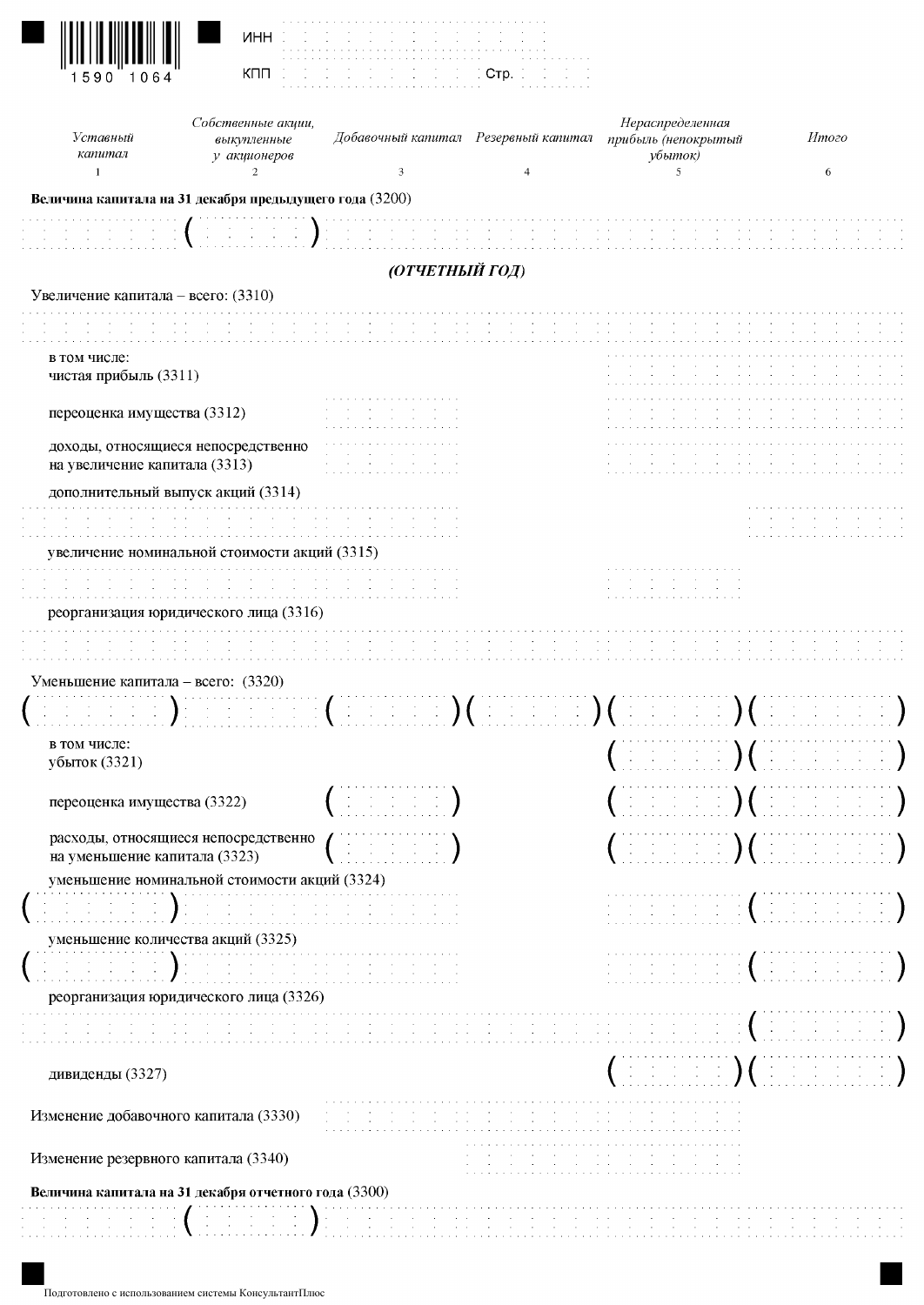

| the contract of the contract of the contract of the contract of the contract of the contract of |                                                                                                                                                                                                                               |  |  |  |  |  |  |  |  |  |  |  |  |  |                                        |  |  |  |  |                             |  |  |
|-------------------------------------------------------------------------------------------------|-------------------------------------------------------------------------------------------------------------------------------------------------------------------------------------------------------------------------------|--|--|--|--|--|--|--|--|--|--|--|--|--|----------------------------------------|--|--|--|--|-----------------------------|--|--|
| the contract of the contract of the contract of the contract of the contract of the contract of |                                                                                                                                                                                                                               |  |  |  |  |  |  |  |  |  |  |  |  |  |                                        |  |  |  |  |                             |  |  |
|                                                                                                 |                                                                                                                                                                                                                               |  |  |  |  |  |  |  |  |  |  |  |  |  |                                        |  |  |  |  |                             |  |  |
|                                                                                                 |                                                                                                                                                                                                                               |  |  |  |  |  |  |  |  |  |  |  |  |  |                                        |  |  |  |  |                             |  |  |
|                                                                                                 |                                                                                                                                                                                                                               |  |  |  |  |  |  |  |  |  |  |  |  |  | de de de de de de de de di <b>orp.</b> |  |  |  |  | and the control of the con- |  |  |
|                                                                                                 |                                                                                                                                                                                                                               |  |  |  |  |  |  |  |  |  |  |  |  |  |                                        |  |  |  |  | <b>Contractor</b>           |  |  |
|                                                                                                 | a constitution of the constitution of the constitution of the constitution of the constitution of the constitution of the constitution of the constitution of the constitution of the constitution of the constitution of the |  |  |  |  |  |  |  |  |  |  |  |  |  |                                        |  |  |  |  |                             |  |  |

### 2. Корректировка в связи с изменением учетной политики и исправлением ошибок

|                                                  |               |                                                       | Изменение капитала за предыдущий год |                          |                                   |
|--------------------------------------------------|---------------|-------------------------------------------------------|--------------------------------------|--------------------------|-----------------------------------|
| Наименование<br>показателя                       | Kod<br>строки | На 31 декабря года,<br>предшествующего<br>предыдущему | за счет чистой прибыли<br>(убытка)   | за счет иных<br>факторов | На 31 декабря<br>предыдущего года |
| $\mathbf 1$                                      | $\sqrt{2}$    | $\ensuremath{\mathbf{3}}$                             | $\overline{4}$                       | $\mathfrak s$            | 6                                 |
| Капитал - всего:                                 |               |                                                       |                                      |                          |                                   |
| до корректировок                                 | 3400          |                                                       |                                      |                          |                                   |
| корректировка в связи с:                         |               |                                                       |                                      |                          |                                   |
| изменением учетной<br>политики                   | 3410          |                                                       |                                      |                          |                                   |
| исправлением ошибок                              | 3420          |                                                       |                                      |                          |                                   |
| после корректировок                              | 3500          |                                                       |                                      |                          |                                   |
| в том числе:                                     |               |                                                       |                                      |                          |                                   |
| нераспределенная прибыль<br>(непокрытый убыток): |               |                                                       |                                      |                          |                                   |
| до корректировок                                 | 3401          | $\alpha$                                              |                                      |                          |                                   |
| корректировка в связи с:                         |               |                                                       |                                      |                          |                                   |
| изменением учетной<br>политики                   | 3411          |                                                       |                                      |                          |                                   |
| исправлением ошибок                              | 3421          |                                                       |                                      |                          |                                   |
| после корректировок                              | 3501          |                                                       |                                      |                          |                                   |
| по другим статьям капитала:                      |               |                                                       |                                      |                          |                                   |
| до корректировок                                 | 3402          |                                                       |                                      |                          |                                   |
| корректировка в связи с:                         |               |                                                       |                                      |                          |                                   |
| изменением учетной<br>политики                   | 3412          |                                                       |                                      |                          |                                   |
| исправлением ошибок                              | 3422          |                                                       |                                      |                          |                                   |
| после корректировок                              | 3502          |                                                       |                                      |                          |                                   |

#### 3. Чистые активы

| Наименование<br>показателя | Код<br>строки | На 31 декабря<br>отчетного года                       | На 31 декабря<br>предыдушего года   | ря года. |
|----------------------------|---------------|-------------------------------------------------------|-------------------------------------|----------|
|                            |               |                                                       |                                     |          |
|                            | 3600          | <b>Service</b><br>the contract of the contract of the | the contract of the contract of the |          |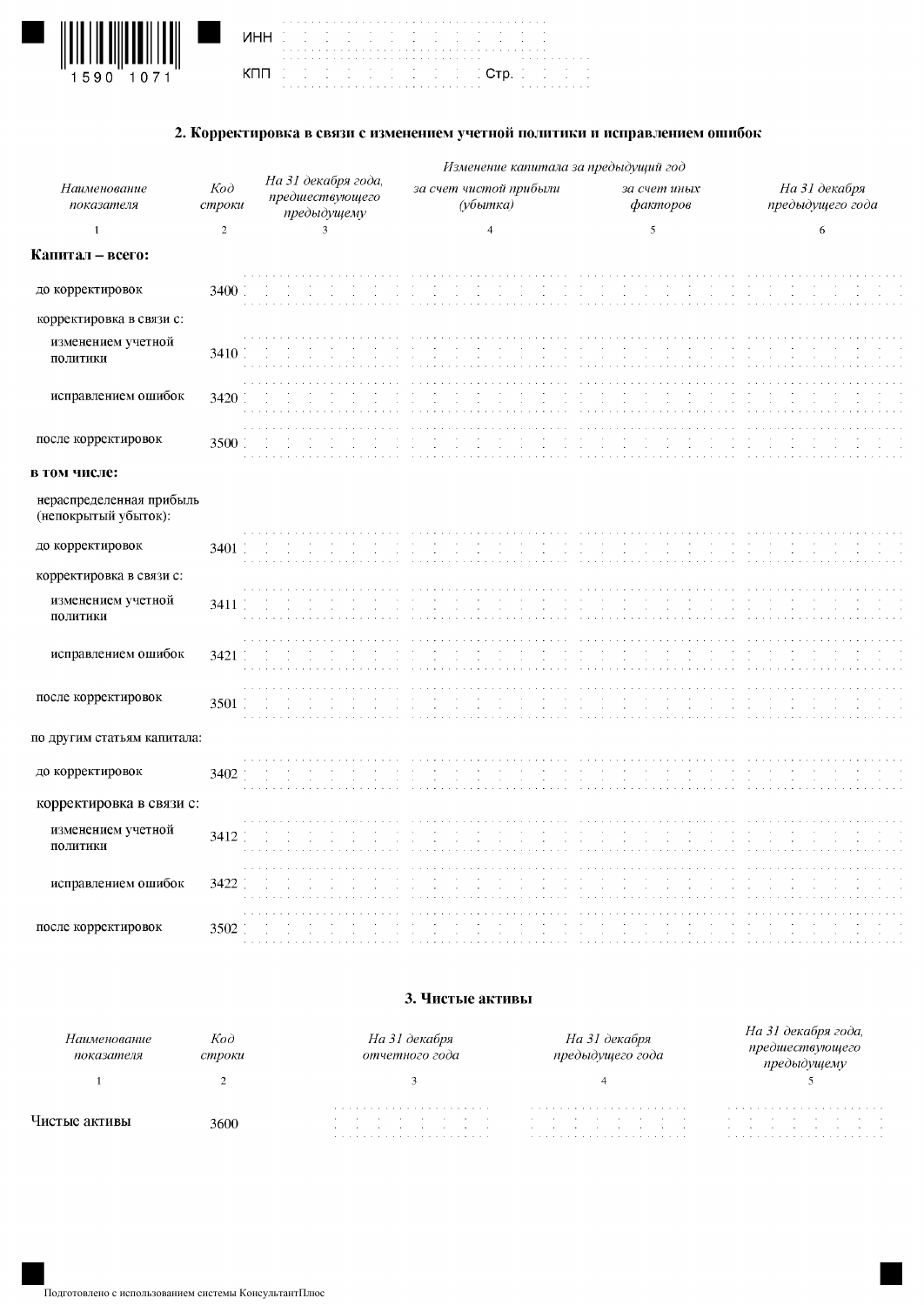



Отчет о движении денежных средств

Стр.

## Форма по ОКУД 0710004

| Наименование показателя                                                                                                 | Koð<br>строки | За отчетный год                                 | За предыдущий год |
|-------------------------------------------------------------------------------------------------------------------------|---------------|-------------------------------------------------|-------------------|
|                                                                                                                         | 2             | 3                                               |                   |
| Денежные потоки от текущих операций                                                                                     |               |                                                 |                   |
| Поступления - всего                                                                                                     | 4110          |                                                 |                   |
| в том числе:                                                                                                            |               |                                                 |                   |
| от продажи продукции, товаров, работ и услуг                                                                            | 4111          |                                                 |                   |
| арендных платежей, лицензионных платежей, роялти,                                                                       |               |                                                 |                   |
| комиссионных и иных аналогичных платежей                                                                                | 4112          |                                                 |                   |
| от перепродажи финансовых вложений                                                                                      |               |                                                 |                   |
|                                                                                                                         | 4113          |                                                 |                   |
| прочие поступления                                                                                                      | 4119          |                                                 |                   |
|                                                                                                                         |               |                                                 |                   |
| Платежи - всего                                                                                                         | 4120          | $\mathcal{L}^{\mathcal{L}}$<br>$\sim$           |                   |
| в том числе:                                                                                                            |               |                                                 |                   |
| поставщикам (подрядчикам) за сырье, материалы, работы, услуги                                                           | 4121          | $\rightarrow$                                   |                   |
|                                                                                                                         |               |                                                 |                   |
| в связи с оплатой труда работников                                                                                      | 4122          |                                                 |                   |
|                                                                                                                         |               |                                                 |                   |
| процентов по долговым обязательствам                                                                                    | 4123          |                                                 |                   |
|                                                                                                                         |               |                                                 |                   |
| налог на прибыль                                                                                                        | 4124          |                                                 |                   |
|                                                                                                                         |               |                                                 |                   |
| прочие платежи                                                                                                          | 4129          |                                                 |                   |
|                                                                                                                         |               |                                                 |                   |
| Сальдо денежных потоков от текущих операций                                                                             | 4100          |                                                 |                   |
| Денежные потоки от инвестиционных операций                                                                              |               |                                                 |                   |
| Поступления - всего                                                                                                     | 4210          |                                                 |                   |
| в том числе:                                                                                                            |               |                                                 |                   |
| от продажи внеоборотных активов (кроме финансовых вложений)                                                             | 4211          |                                                 |                   |
|                                                                                                                         |               |                                                 |                   |
| от продажи акций других организаций (долей участия)                                                                     | 4212          |                                                 |                   |
| от возврата предоставленных займов, от продажи долговых ценных                                                          |               |                                                 |                   |
| бумаг (прав требования денежных средств к другим лицам)                                                                 | 4213          |                                                 |                   |
| дивидендов, процентов по долговым финансовым вложениям и                                                                |               |                                                 |                   |
| аналогичных поступлений от долевого участия в других организациях                                                       | 4214          |                                                 |                   |
| прочие поступления                                                                                                      | 4219          |                                                 |                   |
|                                                                                                                         |               |                                                 |                   |
| Платежи - всего                                                                                                         | 4220          |                                                 |                   |
| в том числе:                                                                                                            |               |                                                 |                   |
| в связи с приобретением, созданием, модернизацией, реконструкцией и<br>подготовкой к использованию внеоборотных активов | 4221          |                                                 |                   |
|                                                                                                                         |               |                                                 |                   |
| в связи с приобретением акций других организаций (долей участия)                                                        | 4222          | $\left( \begin{array}{c} 1 \end{array} \right)$ |                   |
| в связи с приобретением долговых ценных бумаг (прав требования де-                                                      |               |                                                 |                   |
| нежных средств к другим лицам), предоставление займов другим лицам                                                      | 4223          |                                                 |                   |
| процентов по долговым обязательствам, включаемым в стоимость                                                            |               |                                                 |                   |
| инвестиционного актива                                                                                                  | 4224          |                                                 |                   |
|                                                                                                                         |               |                                                 |                   |
| прочие платежи                                                                                                          | 4229          |                                                 |                   |
| Сальдо денежных потоков от инвестиционных операций                                                                      | 4200          |                                                 |                   |
|                                                                                                                         |               |                                                 |                   |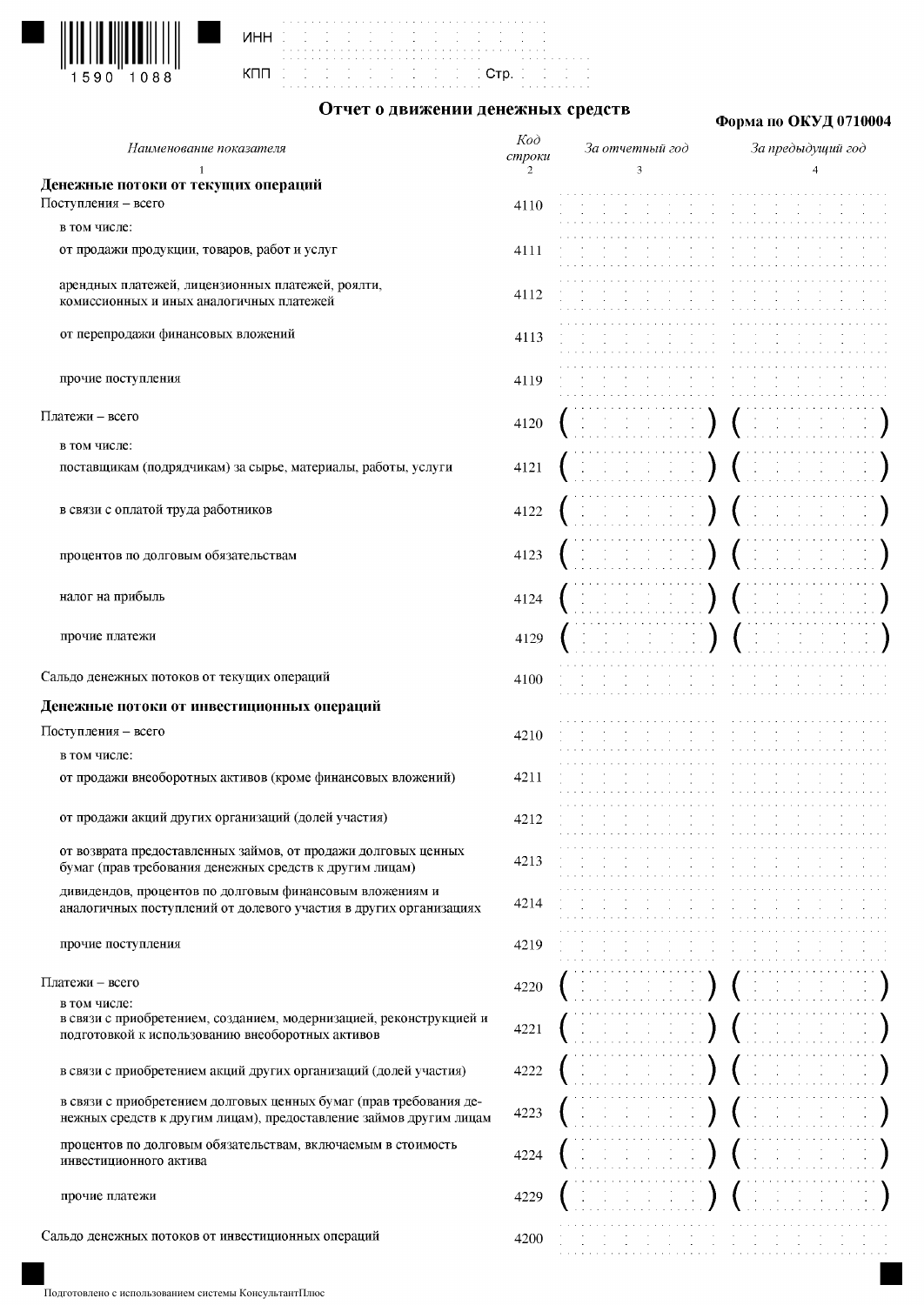

|     |    |  | ï |  |  |
|-----|----|--|---|--|--|
| инн |    |  |   |  |  |
|     |    |  |   |  |  |
|     |    |  |   |  |  |
| кпп |    |  | ć |  |  |
|     | i. |  | ï |  |  |
|     |    |  |   |  |  |

| Наименование показателя                                                                                                                      | $K$ od<br>строки | За отчетный год                                                                                                                                                                                                                 | За предыдущий год                                                                                                                                                                                                                                                                                                                                       |
|----------------------------------------------------------------------------------------------------------------------------------------------|------------------|---------------------------------------------------------------------------------------------------------------------------------------------------------------------------------------------------------------------------------|---------------------------------------------------------------------------------------------------------------------------------------------------------------------------------------------------------------------------------------------------------------------------------------------------------------------------------------------------------|
| 1<br>Денежные потоки от финансовых операций                                                                                                  | 2                | 3                                                                                                                                                                                                                               | $\overline{4}$                                                                                                                                                                                                                                                                                                                                          |
| Поступления - всего                                                                                                                          | 4310             |                                                                                                                                                                                                                                 |                                                                                                                                                                                                                                                                                                                                                         |
| в том числе:                                                                                                                                 |                  |                                                                                                                                                                                                                                 |                                                                                                                                                                                                                                                                                                                                                         |
| получение кредитов и займов                                                                                                                  | 4311             |                                                                                                                                                                                                                                 |                                                                                                                                                                                                                                                                                                                                                         |
| денежных вкладов собственников (участников)                                                                                                  | 4312             |                                                                                                                                                                                                                                 |                                                                                                                                                                                                                                                                                                                                                         |
| от выпуска акций, увеличения долей участия                                                                                                   | 4313             |                                                                                                                                                                                                                                 |                                                                                                                                                                                                                                                                                                                                                         |
| от выпуска облигаций, векселей и других долговых ценных бумаг и др.                                                                          | 4314             |                                                                                                                                                                                                                                 |                                                                                                                                                                                                                                                                                                                                                         |
| прочие поступления.                                                                                                                          | 4319             |                                                                                                                                                                                                                                 |                                                                                                                                                                                                                                                                                                                                                         |
| Платежи - всего                                                                                                                              | 4320             | den maria (den                                                                                                                                                                                                                  |                                                                                                                                                                                                                                                                                                                                                         |
| в том числе:<br>собственникам (участникам) в связи с выкупом у них акций (долей<br>участия) организаций или их выходом из состава участников | 4321             |                                                                                                                                                                                                                                 | ENERGY (HENRICH)                                                                                                                                                                                                                                                                                                                                        |
| на уплату дивидендов и иных платежей по распределению прибыли в<br>пользу собственников (участников)                                         | 4322             | $($ in the form $)$ $($ in the form                                                                                                                                                                                             |                                                                                                                                                                                                                                                                                                                                                         |
| в связи с погашением (выкупом) векселей и других долговых ценных<br>бумаг, возврат кредитов и займов                                         | 4323             |                                                                                                                                                                                                                                 | rana rang (rana ran                                                                                                                                                                                                                                                                                                                                     |
| прочие платежи                                                                                                                               | 4329             |                                                                                                                                                                                                                                 |                                                                                                                                                                                                                                                                                                                                                         |
| Сальдо денежных потоков от финансовых операций                                                                                               | 4300             |                                                                                                                                                                                                                                 |                                                                                                                                                                                                                                                                                                                                                         |
| Сальдо денежных потоков за отчетный период                                                                                                   | 4400-            |                                                                                                                                                                                                                                 |                                                                                                                                                                                                                                                                                                                                                         |
| Остаток денежных средств и денежных эквивалентов на начало<br>отчетного периода                                                              | 4450-            | de la capital de la capital de la capital de la capital de la capital<br>the contract of the contract of the contract of the contract of the<br>the contract of the contract of the contract of the contract of the contract of | the company of the company of the company of the company of the company of the company of the company of the company of the company of the company of the company of the company of the company of the company of the company<br>the contract of the contract of the contract of the                                                                    |
| Остаток денежных средств и денежных эквивалентов на конец<br>отчетного периода                                                               | 4500             | the context of the context.<br><b>Contractor</b><br>and the control of the control of the control of the                                                                                                                        | $\sim$<br>$\sim$<br>$\sim 10^{-1}$<br>$\sim$<br>$\sim 100$ km s $^{-1}$<br>$\sim 10^{-1}$<br>$\sim 10^{-1}$<br>$\sim$<br>the contract of the contract of the contract of the contract of the contract of the contract of the contract of the contract of the contract of the contract of the contract of the contract of the contract of the contract o |
| Величина влияния изменений курса иностранной валюты по отношению<br>к рублю                                                                  | 4490             | the contract of the contract of the contract of the contract of the contract of the contract of the<br>and the contract of the contract of the contract of the contract of the contract of the                                  |                                                                                                                                                                                                                                                                                                                                                         |